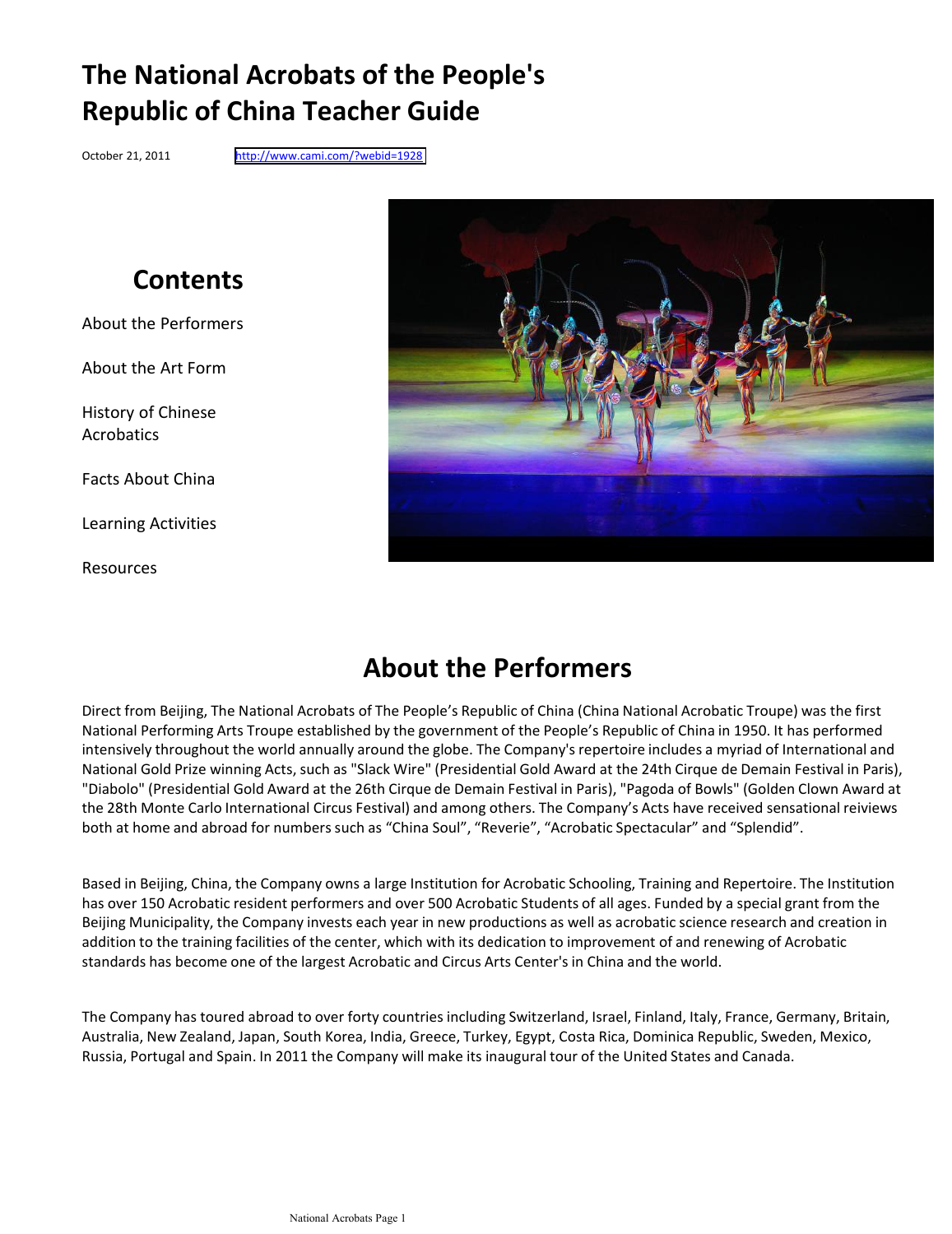## **About the Art Form**

### **Acrobatic Training and Handstands** In China, acrobats are selected to attend special training schools at about age six. Students work long and challenging hours six days a week. The first two years of acrobatic training are the most important. They practice gymnastics, juggling, martial arts and dance in the mornings, and then take general education classes in the afternoons. Students work daily on core skills: the handstand, tumbling, flexibility, and dance. Each student will have a more pronounced talent for one of the four core acrobatic skills. The handstand is considered the essence of Chinese acrobatics. Many signature acrobatic acts include some form of handstand. Master teachers have commented that. "handstand training is to acrobats what studying the human body is to a medical student."

An acrobat trains in progressive steps from basic to advanced handstands. Training directly affects three areas of the body- shoulders, lower back, and wrists. A weakness in any one area compromises the acrobat's ability. Beginning students begin by doing handstands against a wall. In three to six months, they build up to a half hour of wall handstands. The three areas of the body become stronger until at last students are able to hold the free handstand. In Chinese, holding a still handstand is translated as a "Dead handstand." A good handstand has pleasing form and versatility, meaning the acrobat can execute many variations from that position. Understandably, young acrobats find this early training unpleasant. In a basic handstand, one is upside down with all the body's weight on the wrist, shoulder and lower back. There is natural pressure to want to come down and, since the hands are the body's only support, there is no way to cheat.

After, the initial two-vear training, only a few acrobats specialize in the handstand. However, handstand training is essential to all acrobatic work, due to the role it plays in strengthening the body, mind and spirit of the acrobat.

### **Think!**

- When do students typically start studying acrobatics?
- Name the four core skill students learn in their training.
- What is considered to be the essence of Chinese acrobatics?

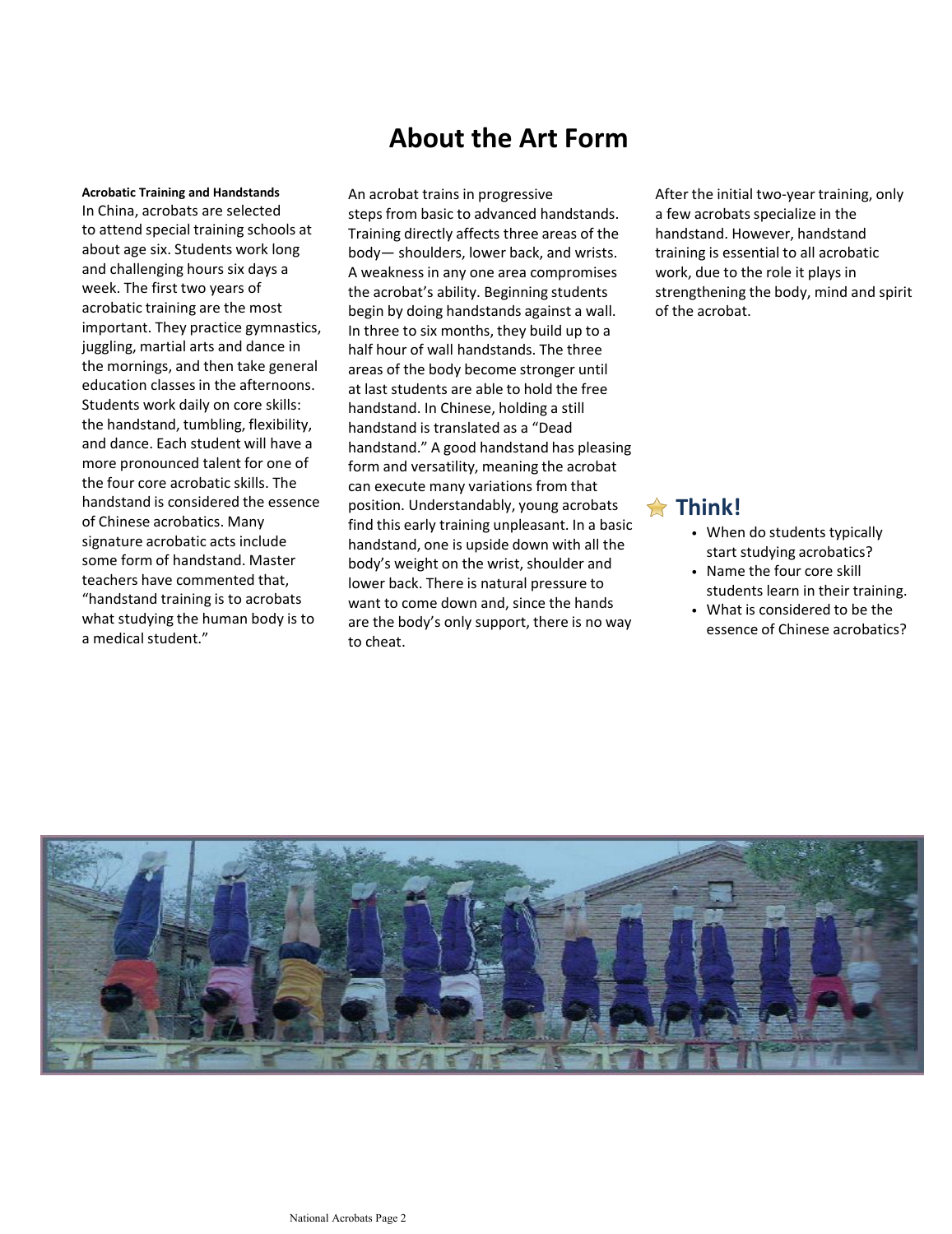# **Signature Chinese Acrobatic Acts**

**Spinning Plates: Thirteen acrobats spin** plates on two iron sticks, dancing all the while.

**Contortion: Performers twist into** unbelievable knots while balancing precariously perched objects.

Leather Straps: Using great strength, four men suspend and balance themselves in midair with leather straps.

**Hoop Diving:** With dynamic speed and rhythm, twelve acrobats jump, dive and tumble through stacked hoops up to 7 feet high.

Aerial Silk: A romantic aerial act featuring a man and woman who perform acrobatic tricks while hanging from strips of silk.

**Single Hand Balancing:** On top of a perch, a performer balances her entire body using the strength of one arm.

**Grand Acrobatics & Martial Arts:** The entire company creates pyramids and performs spectacular balancing and tumbling acts while a martial arts performer displays his martial arts skills. **Straw Hats Juggling: Ten acrobats** juggle, throw and catch hats in a breathtaking performance.

**Balance on Benches:** In this traditional Chinese circus act that is rarely seen today, acrobats balance several benches on their feet.

**Diablo:** Performed in China for over 1,000 years, two acrobats perform tricks with a kind of yo-yo connected with string to sticks of bamboo.

**Russian Bar:** Acrobats do somersaults and other feats on a beam that is balanced on the shoulders of two performers. **Icarian Acrobatics: Performers tumble** 

and do somersaults on each other's feet. **Acrobatics of Five:** Contorting and

balancing their bodies, performers create beautiful stage pictures.

Lasso: Performers show off their mastery of ropes in a series of tricks. **Bicycle:** Sixteen acrobats perform on

moving bicycles.





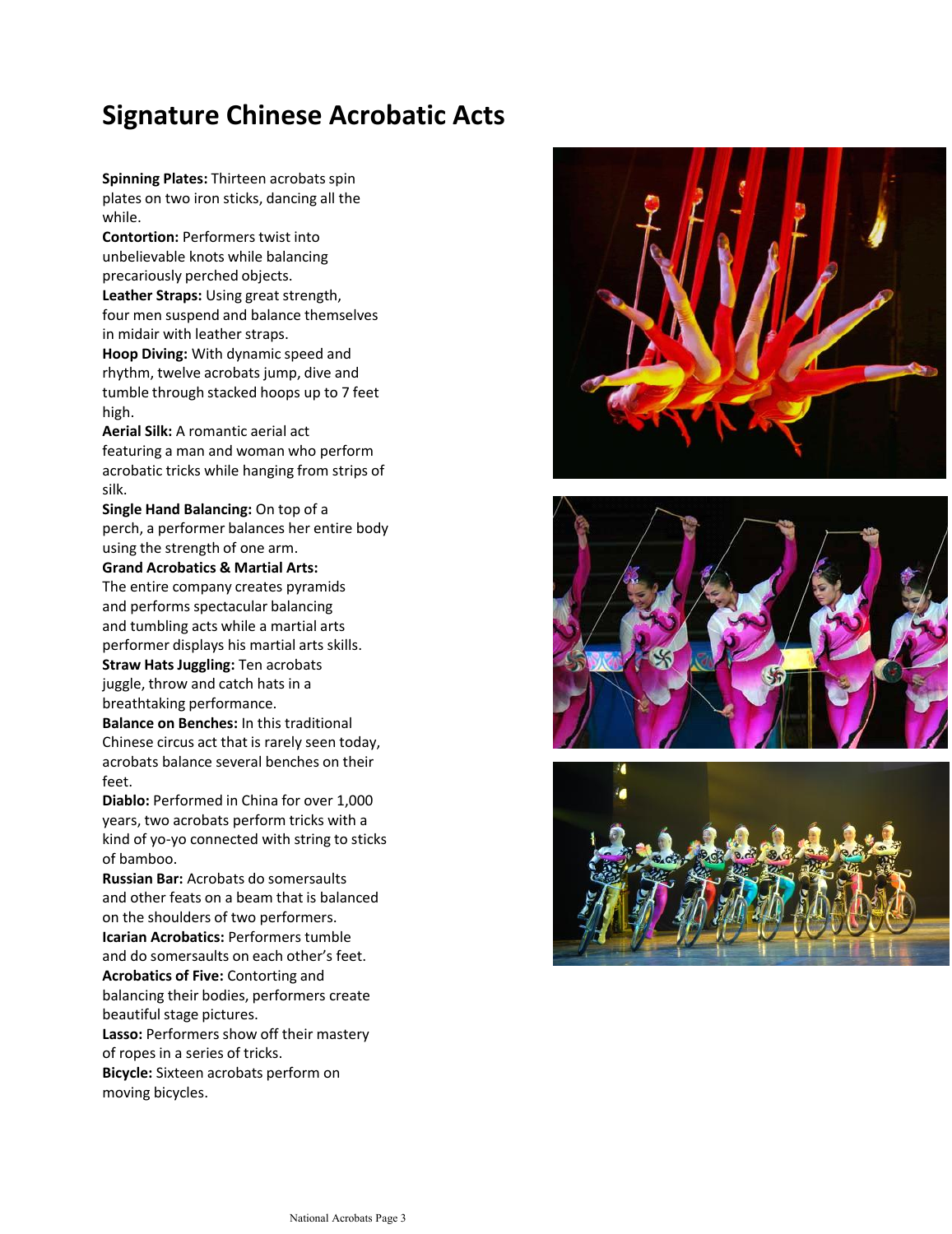

# **History of Chinese Acrobatics**

Acrobatics is a time-honored art form in China. With a long and rich history, acrobatics has become one of the most popular art forms among the Chinese people. Some historical records provide evidence for the development of this art form as far back as the Xia Dynasty (4,000 years ago), though is more likely that acrobatics were not developed until approximately 2,500 years ago when its impressive physical feats caught the attention of the country's powerful emperors. Acrobatic arts were developed during the Warring States Period (475BC-221BC), evolving from the working lives of people in Wugiao (pronounced oo-chow) county of Hebei **Province** 

Acrobats first used everyday items around them-instruments of labor such as tridents, wicker rings and household articles like tables, chairs, jars, plates and bowls-as performance props in balancing and juggling acts.

At a time when China was an agricultural society, when there were no distracting electronic gadgets or telephones, people used their imaginations to practice skills of acrobatics: handstands, tumbling, balancing, juggling, and dancing. Their acts were incorporated into community celebrations, for example, to celebrate a bountiful harvest. These entertainments eventually evolved into well-appreciated. professional performances.

# **Family Acrobatic Troupes**

Traditional acrobatic troupes were family-owned, making their living roaming the countryside as street performers. Many famous acrobats continued this lifestyle through many generations, including the Dung family and the Chen Family. The Dung Family was known for their magic acts, while the Chen Family was famous for their unique style of juggling, with a signature act that used as many as eight badminton rackets at one time. Other acrobatic troupes have tried to match the skill level of the Chen family's juggling feats with little success. Family acrobatic troupes would teach only their own children and close relatives their secrets to keep the techniques and traditions within the family last name. (This was also the case in Europe, where circus families continued through many generations).



### **Think!**

- Name five signature Chinese acrobatic acts.
- Name a festival in which acrobatics is used to celebrate.
- How long have acrobatics existed in China?
- What is the character name of the acrobat role in Chinese Opera?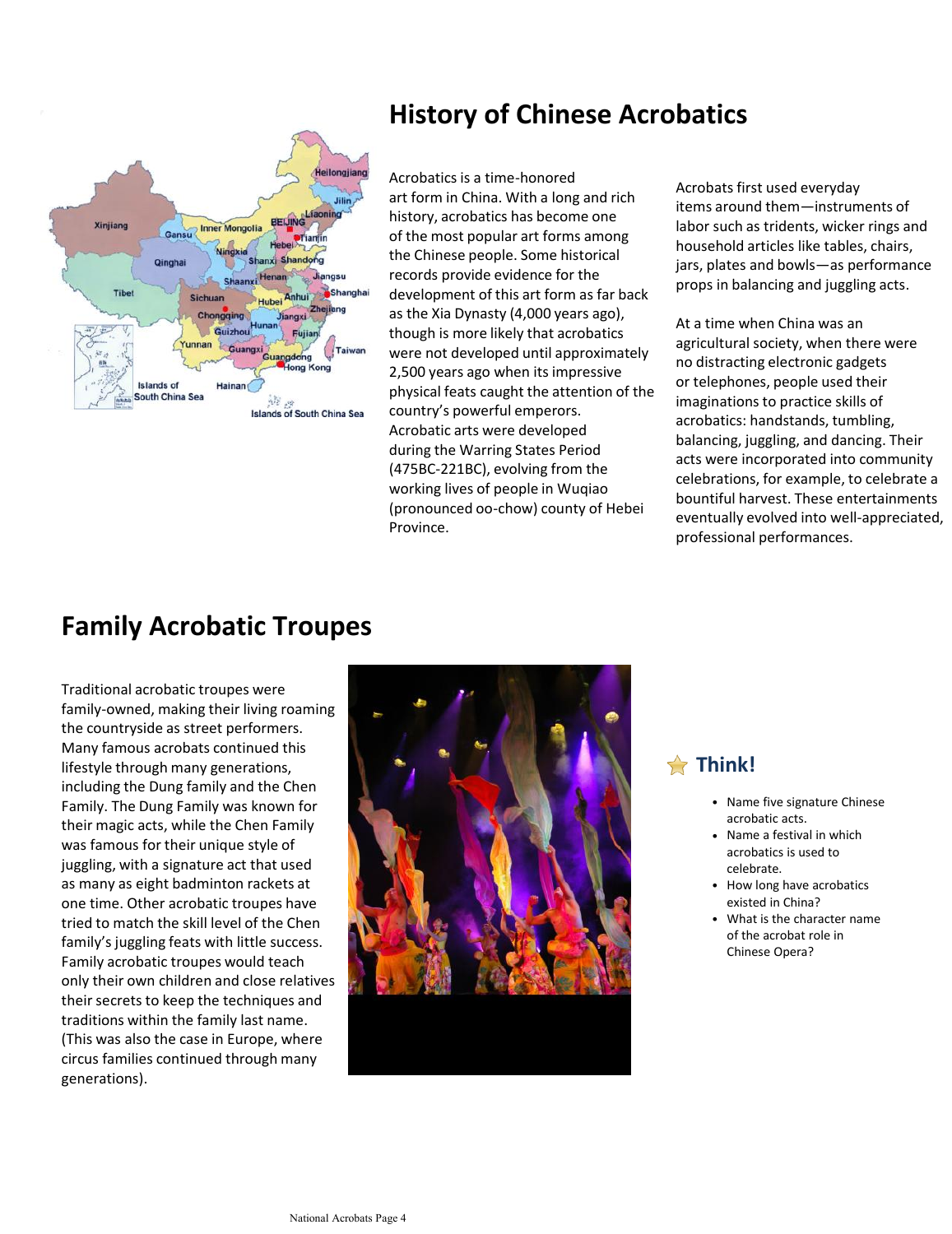## **The Chinese Opera**



The main features of Chinese Opera are a spectacle of song and dance which, together with the colorful costumes, make-up, acrobats, jesters, storytellers, acting, poetry and martial arts combine to present the Opera in a very attractive way.

The earliest known theatre appeared in the Song Dynasty (A.D. 960 to 1279) with a square stage enclosed by railings. During the period of first emperor Kublai Khan in the Yuan Dynasty (A.D. 1279 to 1368) the opera had evolutional changes and the period was classified as the Golden age of the Classical Opera. In the 19th Century the Opera was dominated by a form called Peking Opera featuring colorful costumes, elaborate make up, facial expressions and was spoken and sung in Mandarin dialect. Other operatic forms also evolved using the dialects of different areas, such as Shanghai, Guangzhou, Chiuzhou and Suzhou. The plays come from legendary tales and some are interpretations of actual historical events such as "The Three Kingdoms" and the "Outlaws of the Marsh".

The majority of the Operatic Clothing design came from the Ming Dynasty (A.D. 1368 -1644). The magnificent embroideries, the gorgeous headdresses, the jeweled girdles for the men, the hair ornaments for the women, the high court shoes which help to increase the height of the performers and the different styles of face painting are the most attractive features people would like to explore.

In the Chinese Opera, there are generally four main categories of roles: sheng (the male roles), dan (the female roles), jing (the painted face roles), and chou (clowns). Each category is further subdivided into distinct types. An actor typically trains for a single type of role within one category. Actors who can play multiple types of roles within a single category are considered especially talented. An actor almost never plays roles outside his or her category. The Wu Sheng, or acrobat, performs much of the most exciting elements of Chinese Opera. A special Wu Sheng role is that of the Monkey King, featured in a number of operas based on the famous story A Journey to the West.

Costumes and makeup are very important in Chinese Opera. Character's faces are usually painted different colors to suggest specific traits. Red stands for courage, loyalty and straight forwardness. Black represents impulsiveness and Blue, cruelty. White stands for wickedness and a white nose represents joviality.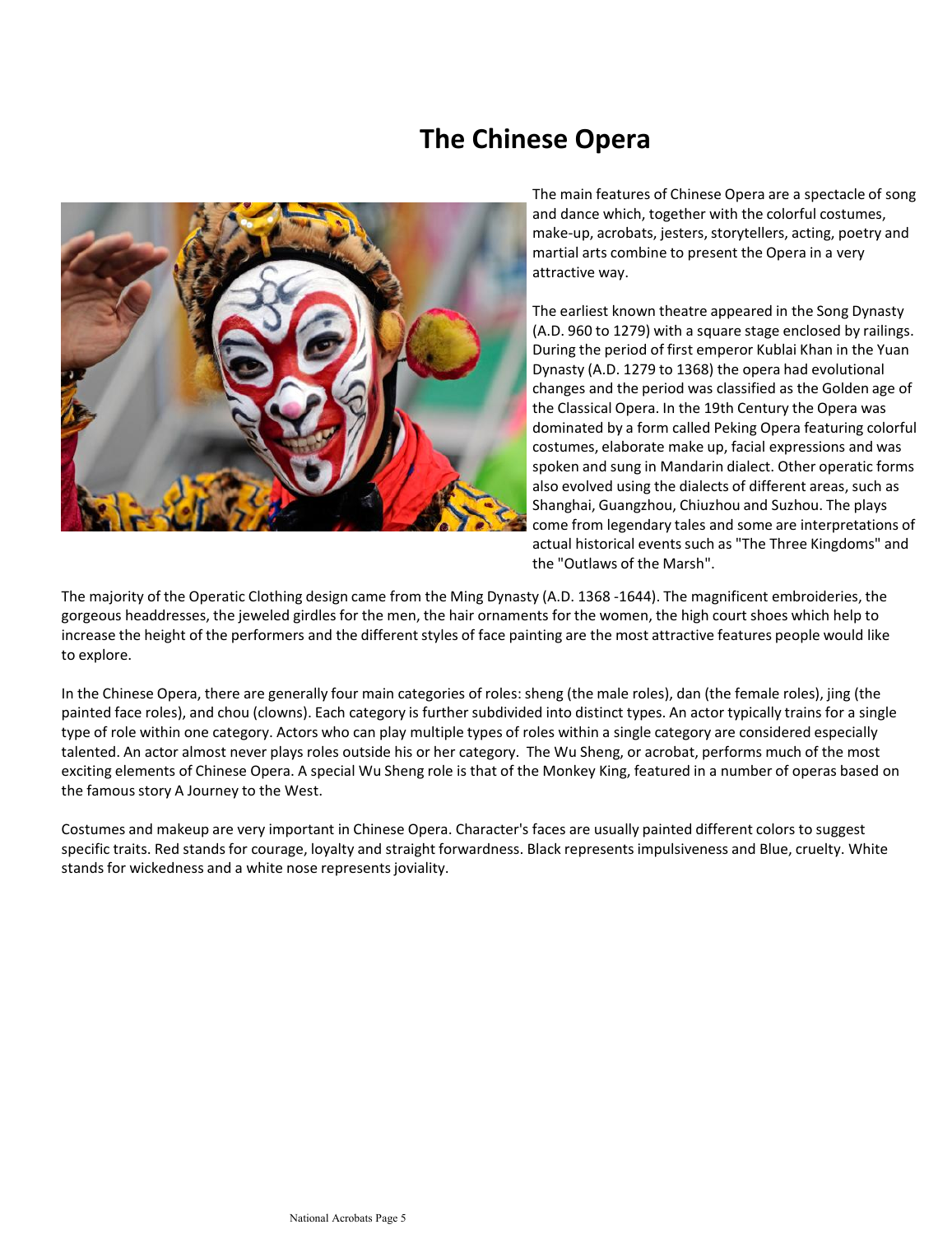## **Facts About China**

• The fourth largest country in the world, China is slightly smaller than the United States. Its population of 1.3 billion is the largest in the world - more than four times that of the U.S. Population Control

• Most of Chinese history is recorded by the family names of the dynasties. During most of recorded history - through the 15th century - China was the most advanced country in the world in terms of technological development and culture.

• Because of its huge growth, China struggles with pollution issues. 70% of the water in China is polluted and only 1% of the 560 million city dwellers breathe air that it considered safe.



• Married people of the Hun majority (92% of the population) are allowed to give birth to only one child except if the parents are both single children themselves (then they may have two). Minority families may have as many children as they wish.

National Acrobats Page 6

• Children start school at age six and attend for nine years. Average classes have sixty students. Primary education is free, but parents pay for everything from paper to electric bills. Parents pay for secondary education. To continue into high school, students must do well on a series of tests.

maintains a communist government within a socialist society and a capitalist economy.

• Over the last 30 years, the Chinese government has changed to a unique political blend. China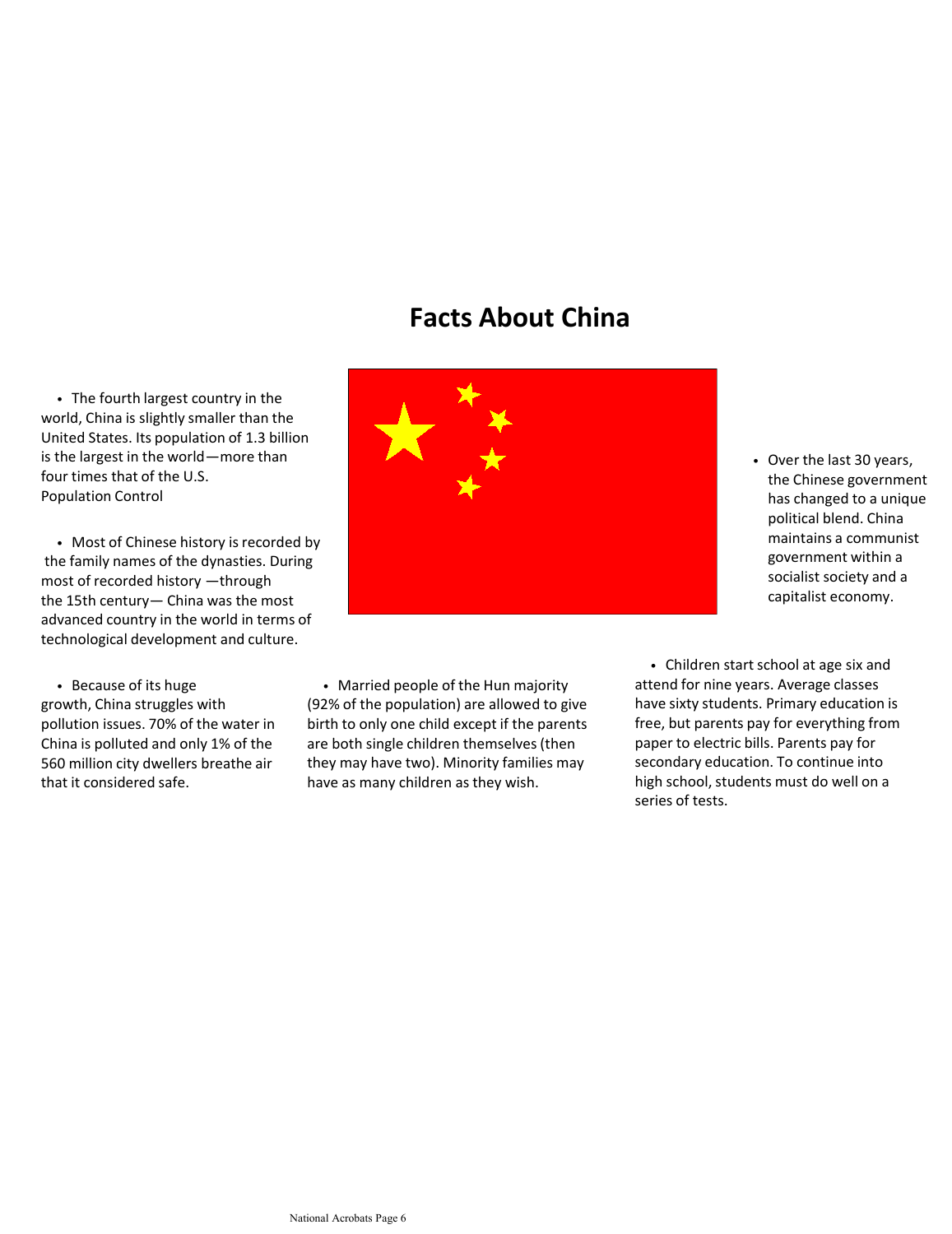# **Learning Activities**

### **Social Studies**

### Headlines about China

• Ask students to search for news about China on television, radio, the internet, newspapers or magazines. They may make up their own headlines or write a one paragraph version of stories they've seen or heard.

• Have students share their news stories about China with each other and then discuss the current events and topics.

### Extensions:

• As a class, choose articles that are most interesting to the students. In groups of four or five, have students research the topic in more depth, and share a brief presentation with the class.

• Ask students to brainstorm together what they know about China, the Chinese people, and the Chinese government. Invite them to write a few paragraphs about what it might be like to live in China. In what ways might it be different from the way they live here?

#### *Kansas%State%Standards*

*High%School%&%Middle%School%Social%Studies:*

- **•** Economics Standard: The student uses a working knowledge and understanding  $of$  major economic concepts, issues, and systems applying decision-making skills as a consumer, producer, saver, *investor,%and%citizen%of%Kansas%and%the%United* States living in an interdependent world.
- **•** Geography: The student uses a working knowledge and understanding of the spatial organization of Earth's surface and *relationships between peoples and places and physical and human* environments in order to explain the interactions that occur in Kansas, the United States, and in our world.
- **•** History Standard: The student uses a working knowledge and understanding of *significant%individuals,%groups,%ideas,* events, eras and developments in the history of Kansas, the United States, and *the%world,%utilizing%essential%analytical%and research%skills.*

### **Visual\*Arts\*&\*English\*Language\*Arts\***

Discussion and Activity:

Ask students to think about the National Acrobats of China's performance.

• Which act was their favorite? Discuss what they liked best about the show and why.

• Invite students to create an advertisement for the National Acrobats of China's performance.

They should include an illustration and description (or a "quote" from a made-up review) that reflect the best part of the show.

#### *Kansas%Common%Core%Standards*

*Middle%School%&%High%School%Language%Arts%&%Literacy*

- ͻ *Text%Types%and%Purposes*
- ͻ *Production%and%Distribution%of%Writing*
- **•** Presentation of knowledge and ideas
- **•** *Knowledge of Language*

### *Kansas%State%Standards*

*Visual%Arts*

• Using Knowledge of the Elements of Art and the **Principles of Design**